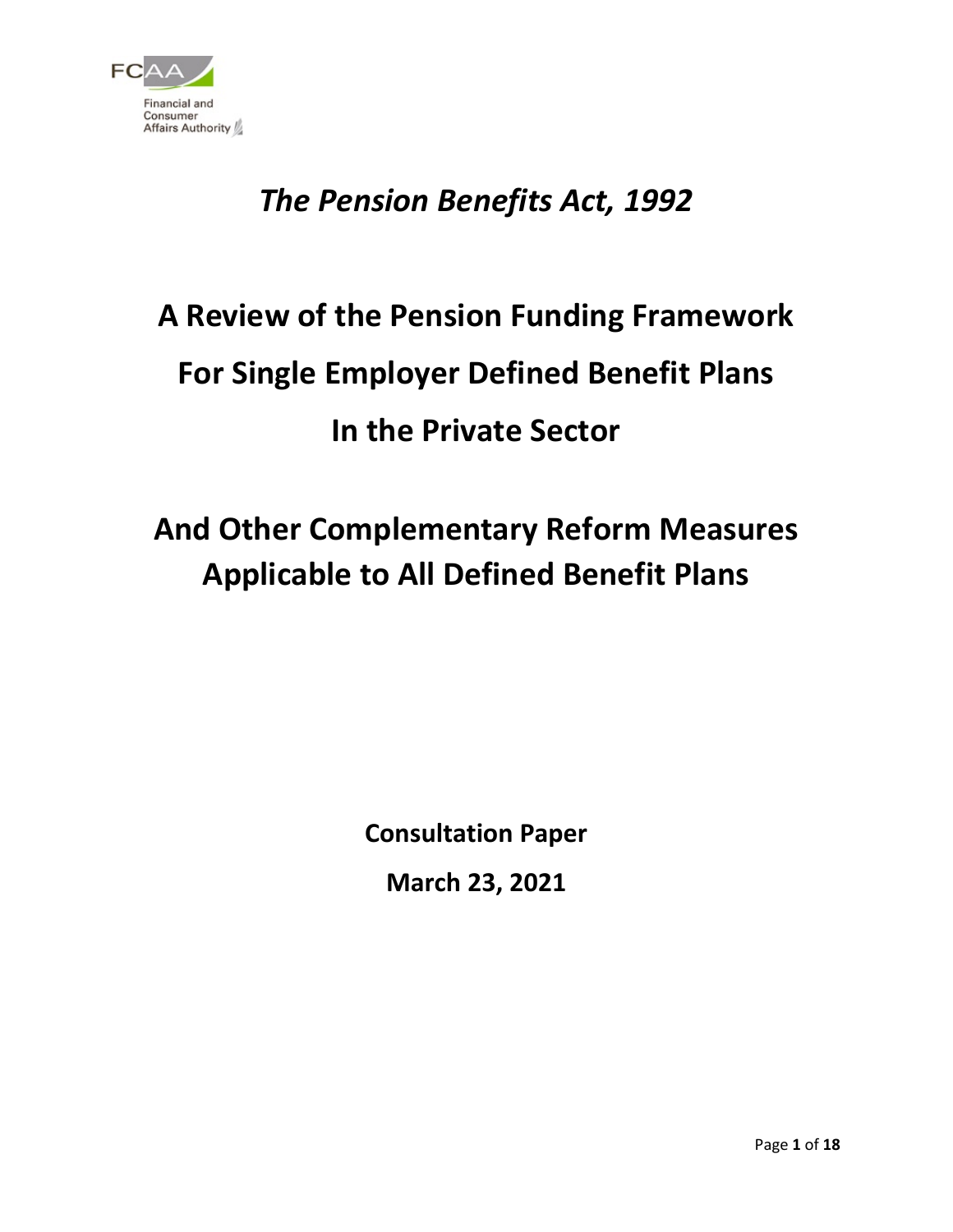

### Table of Contents

| 1.                                                                                             |
|------------------------------------------------------------------------------------------------|
| Partial Solvency Funding or No Solvency Funding, with Enhanced Going Concern Funding  13<br>2. |
|                                                                                                |
|                                                                                                |
|                                                                                                |
| 1.                                                                                             |
| 2.                                                                                             |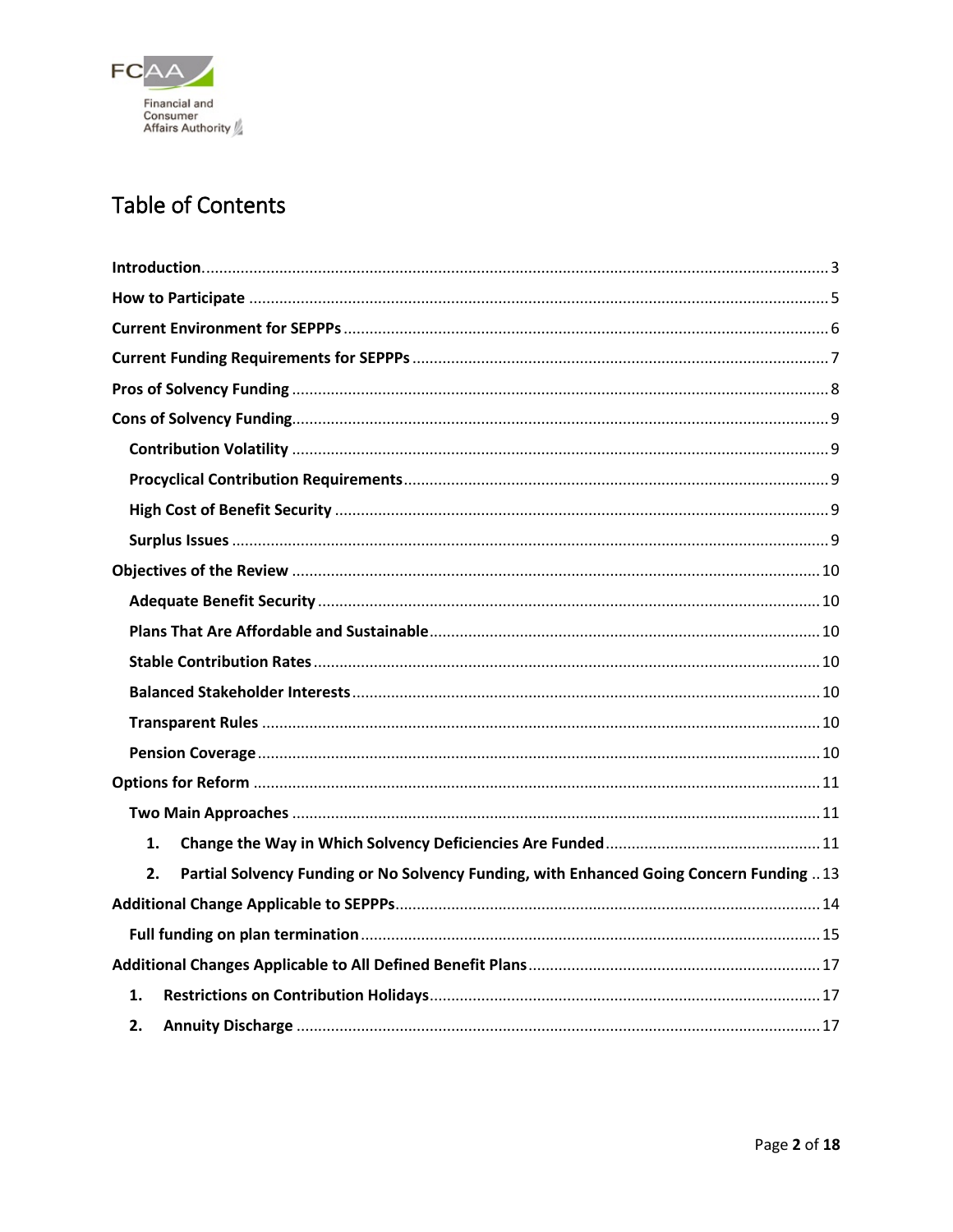

### <span id="page-2-0"></span>Introduction

Occupational pension plans are a key component of Canada's retirement income system. They serve to supplement the retirement income provided by universal government benefits and Canada Pension Plan. They help to provide income stability to retirees, and assist employers in the attraction and retention of workers.

Starting in about 2008, following the global recession, sponsors of defined benefit plans have faced significant funding pressures primarily due to persistently low long-term Government of Canada interest rates. Those rates are a significant determinant of the cost of defined benefit plans, as they are used to determine solvency liabilities. As those rates have declined, liabilities have increased faster than assets, resulting in increased costs to fund solvency deficits.

COVID-19 has brought another shock to defined benefit plans with further decreases to interest rates and uncertain equity markets. These factors bring additional uncertainty to funding requirements.

Funding pressures have led to some employers winding up their plans, or switching to less costly options, such as defined contribution plans. Due to the nature of defined contribution plans, they typically do not offer the same level of retirement income security as does a defined benefit plan.

To ease the funding burden and contribution volatility resulting from low interest rates, the Government of Saskatchewan amended *The Pension Benefits Regulations, 1993* (the Regulations) in 2009 to provide temporary solvency funding relief to all defined benefit plans who chose to elect it. In recognition of continued low interest rates, following the expiration of that initial temporary relief, the Government introduced further relief: permanent relief for public sector and publicly funded plans in 2013, temporary relief for limited liability plans in 2015, and then permanent relief for limited liability plans in 2017. Currently, only single employer private sector pension plans (SEPPP) must make contributions towards solvency deficiencies.

There are 36 SEPPPs<sup>[1](#page-2-1)</sup> registered under *The Pension Benefits Act, 1992* (the Act).

In recognition that low interest rates persist and equity markets have experienced repeated shocks, the Financial and Consumer Affairs Authority (FCAA) is reviewing the current rules regarding the funding of solvency deficits for SEPPPs. As a reduction to the amount of solvency funding in a plan would increase risk to benefit security, the FCAA is also reviewing the addition of measures which would mitigate the risk to benefit security such as prescribed requirements for provisions for adverse deviations (PfAD) and restrictions on an employer's ability to take contribution holidays.

<span id="page-2-1"></span> <sup>1</sup> This does not include pension plans that qualify as a designated pension plan under the *Income Tax Act*. Under the rules of the *Income Tax Act*, designated pension plans are not allowed to fund solvency deficiencies.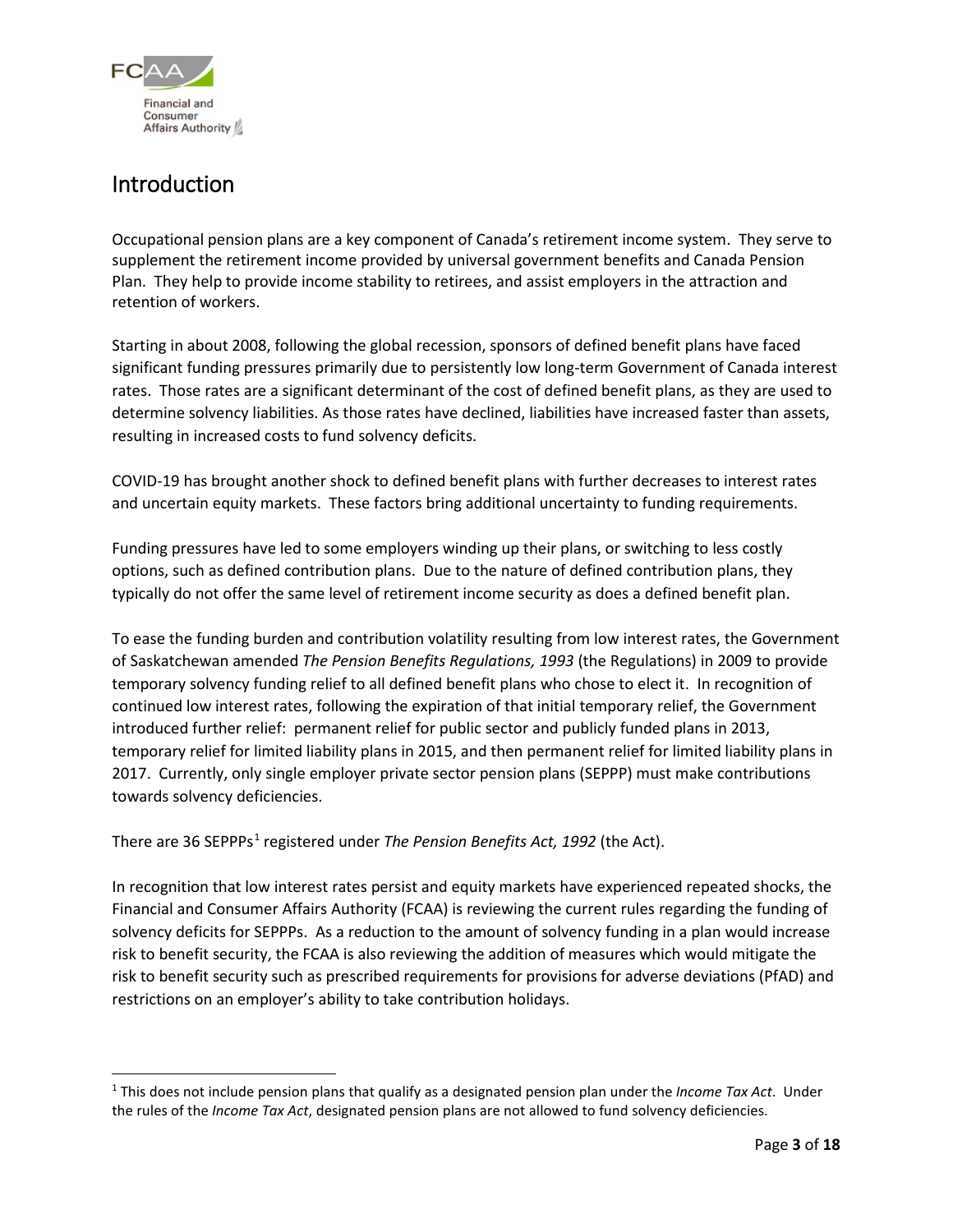

In addition to reviewing the degree to which solvency deficits must be amortized for SEPPPs, FCAA is reviewing other methods of providing funding relief to these plans: solvency reserve accounts and letters of credit.

Based on the feedback received, FCAA will consider making recommendations to the Government regarding amending the Act and the Regulations to change the solvency funding framework for SEPPPs.

The purpose of this paper is to seek feedback from all interested parties on whether to revise the solvency funding framework for SEPPPs, and if it is revised, how to structure the framework to better support the long-term sustainability and benefit security offered by those plans. A range of options will be identified in this paper.

This paper is also intended to seek feedback on two potential amendments which would affect all defined benefit plans registered under the Act: restrictions on contribution holidays and providing a discharge of liability on buyout annuity purchases.

Saskatchewan is not alone in examining the solvency funding rules. Several other Canadian jurisdictions have established or are pursuing solutions. In Quebec, effective January 1, 2016, solvency funding requirements were replaced with enhanced going concern requirements. Since then, Ontario, British Columbia, Manitoba, Nova Scotia and New Brunswick have either made or announced changes to their pension standards legislation so that solvency deficiencies need only be funded to ensure plans are 85% funded on a solvency basis, as opposed to the previous 100%. The federal government has announced that it is reviewing the funding rules in the federal pension standards legislation, and Alberta has issued a questionnaire regarding its funding rules.

Changes made to the solvency funding framework could require amendments to both the Act and the Regulations. It is likely that changes to contribution holidays and the addition of a discharge of liability on buyout annuity purchase would require Act amendments. As changes to the Act typically take more time to come into force than changes to the Regulations, it is possible that changes to the Regulations with respect to certain rules could precede changes to the Act.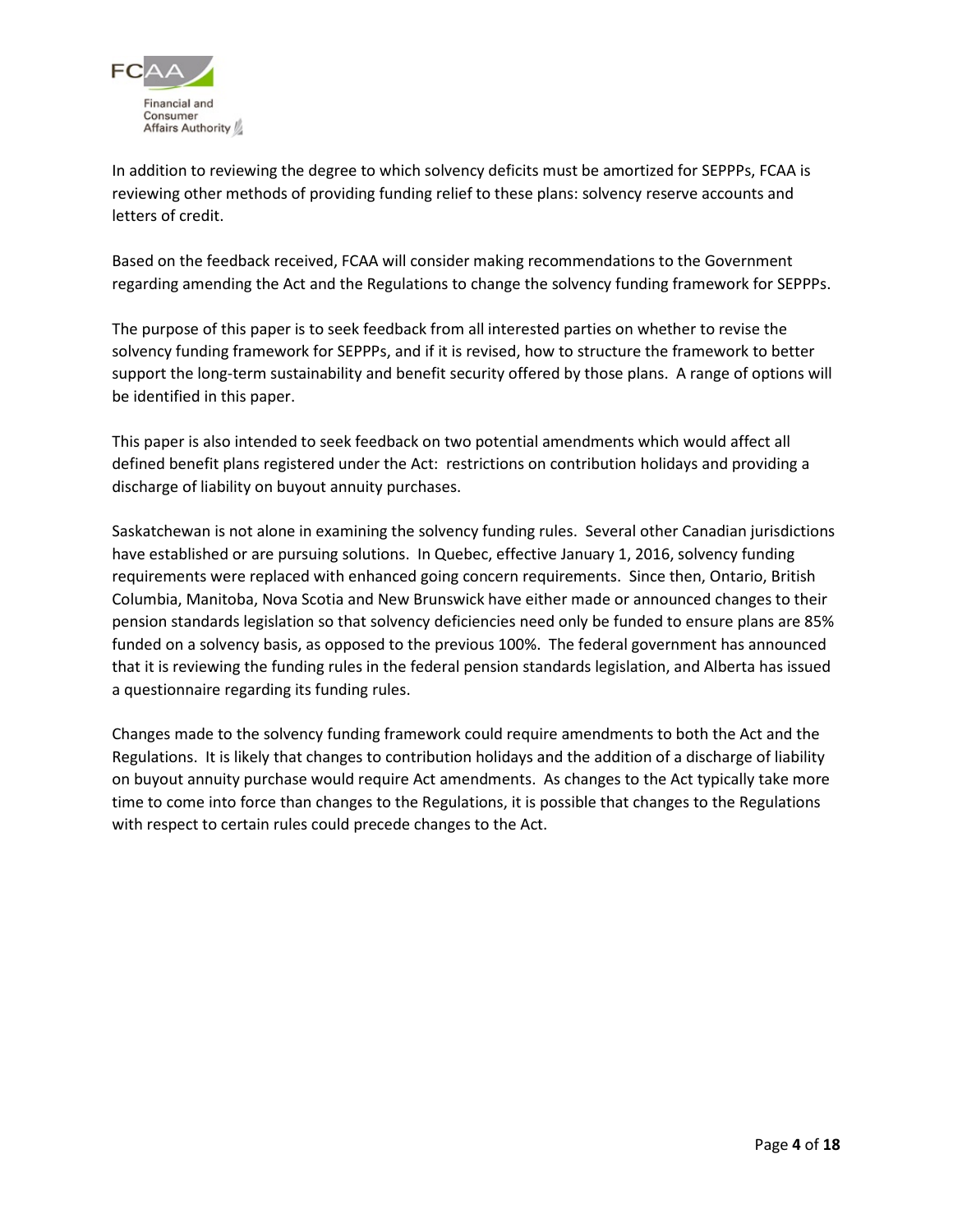

### <span id="page-4-0"></span>How to Participate

There are questions posed throughout the paper. However, any feedback is welcome.

Feedback on this paper can be submitted t[o pensions@gov.sk.ca](mailto:pensions@gov.sk.ca) with the subject line "Solvency Funding Review".

Submissions must be received by June 11**,** 2021.

The Financial and Consumer Affairs Authority of Saskatchewan may make public some or all of the submissions received, including personal information, the name of the organization associated with a particular submission, and the name of any individual submitting on behalf of the organization. By providing a submission, you are consenting to us publishing it in full without any redaction, except if you request that it or any portion of it be kept confidential. Submissions received through this consultation are subject to *The Freedom of Information and Protection of Privacy Act* (the FOIP Act)*.* As such, all submissions may be subject to disclosure when a person makes an access to information request under the FOIP Act.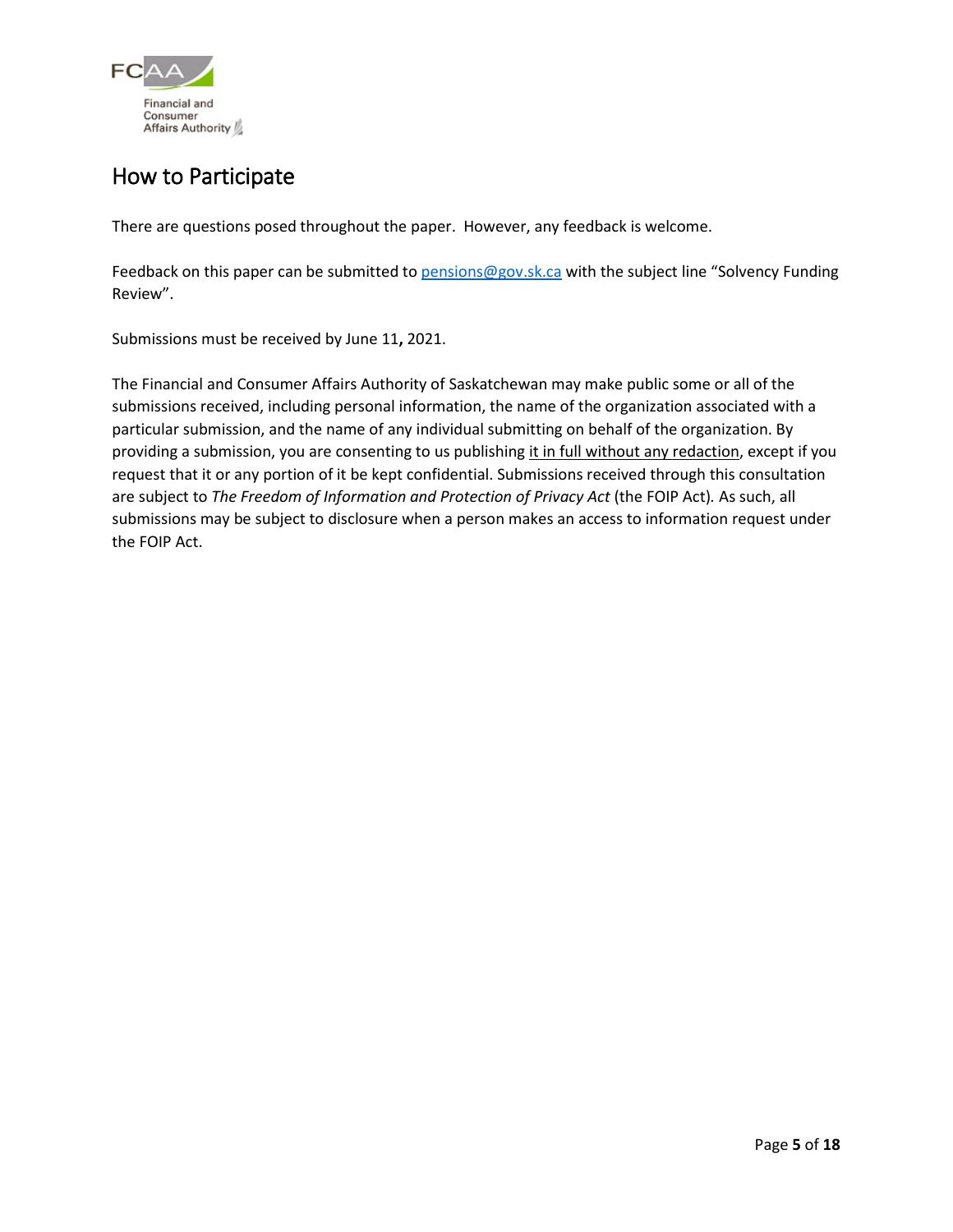

### <span id="page-5-0"></span>Current Environment for SEPPPs

At the end of 2019, there were 36 SEPPPs<sup>2</sup> registered under the Act. These plans have 17,938 members (total of active, deferred and retired members).

The solvency ratio of a pension plan is determined by dividing the assets of the pension plan fund by the liabilities as measured on a plan termination basis. The solvency ratio indicates whether or not a pension plan would have enough money to cover plan members' accrued benefits if the plan were to terminate at the date of the most recently filed actuarial valuation report. An actuarial valuation report for a defined benefit plan must be filed at least every three years. One purpose of the actuarial valuation report is to determine the solvency ratio of the plan. If a SEPPP has a solvency ratio of less than 1.00, then payments must be made over no longer than a five-year period to pay off the deficit.

As of the last filed actuarial valuation reports, two of the SEPPPs had a solvency ratio less than 0.85, 16 had a solvency ratio between 0.85 and 0.99, and 18 had a solvency ratio of 1.00 or greater. The average solvency ratio for all of the SEPPPs is 1.03. The total amount of solvency deficit that is currently being funded by the 18 plans with a solvency ratio less than 1.0 is \$68 million.

The combined total annual required payments towards the \$68 million solvency deficit was \$30 million in 2020. The annual payment of \$30 million includes payments towards solvency deficiencies that may have been established in a prior valuation.

Several SEPPPs have been terminated by the plan sponsor over the past decade. There are many factors that have contributed to these terminations: the 2008 recession, prolonged low interest rates, volatile asset returns, increased longevity and maturing plans. As a result of all of these pressures, solvency funding has come under increased scrutiny. Several jurisdictions in Canada have changed or have announced changes to their solvency funding rules. The most common method of providing relief is to reduce the solvency funding requirement from 100% to 85%. Each jurisdiction which has made changes to the solvency funding requirement has made other changes which are intended to mitigate the risk to plan members of decreasing the amount of solvency funding.

<span id="page-5-1"></span> <sup>2</sup> This does not include pension plans that qualify as a designated pension plan under the *Income Tax Act*. Under the rules of the *Income Tax Act*, designated pension plans are not allowed to fund solvency deficiencies.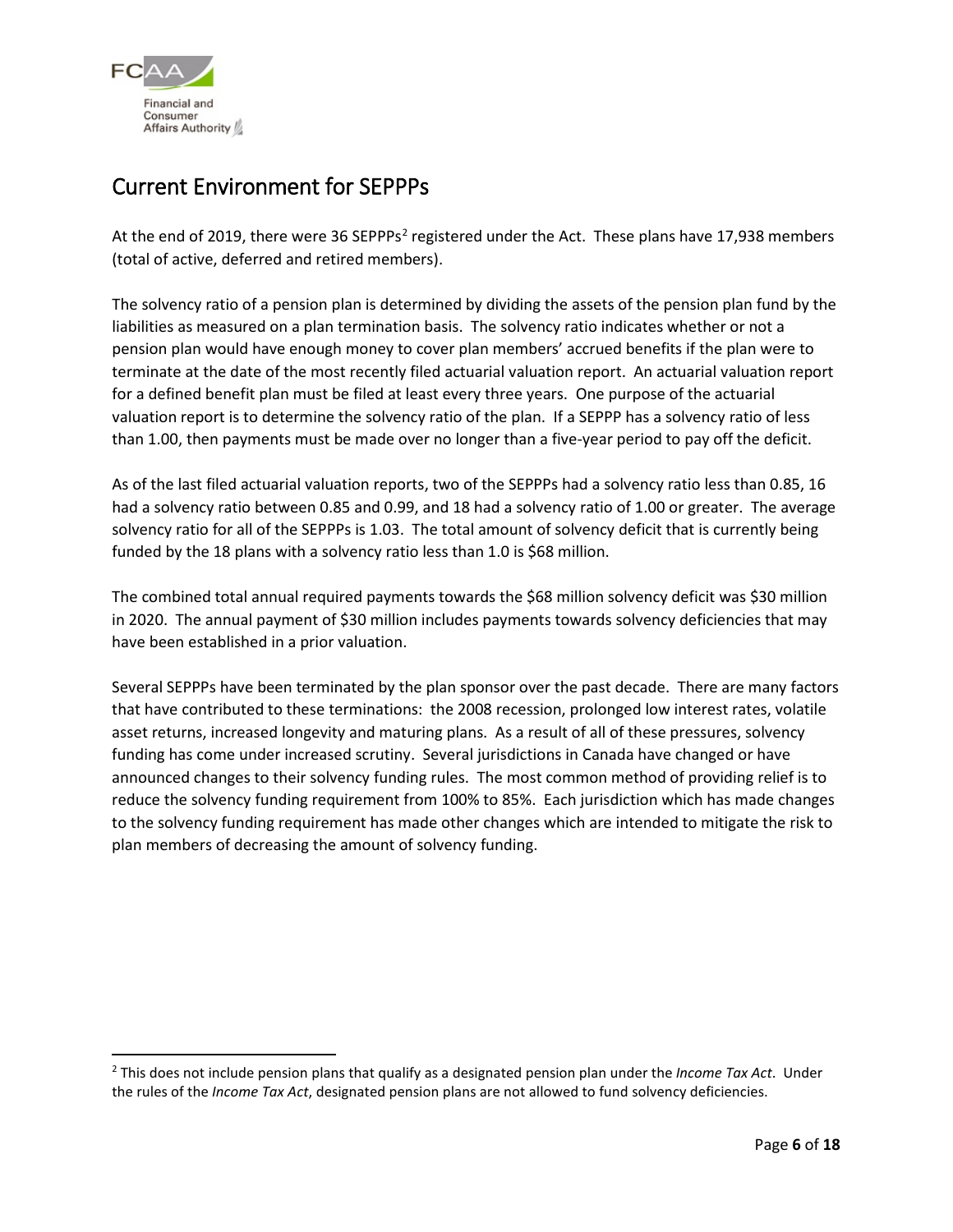

### <span id="page-6-0"></span>Current Funding Requirements for SEPPPs

The Act sets out the minimum funding requirements for pension plans registered in Saskatchewan. These requirements are intended to ensure that plans have adequate assets to meet the pension promise on an ongoing basis and to protect benefits that have accrued if a plan should terminate.

The Act requires employers to remit contributions to a defined benefit plan on the basis of an actuarial valuation report prepared by the plan's actuary. The Act requires the actuary to prepare both a going concern valuation and a solvency valuation.

Going concern valuations are based on the plan continuing, are longer term in focus, and may use techniques that smooth losses. Actuarial standards provide actuaries with discretion in determining the assumptions to use in the going concern valuation. The actuary, in consultation with the plan administrator, will select best estimate assumptions based on the plan's past experience, adjusted to reflect the actuary's judgement about what will happen in the future. The interest rate assumption, which is the most important assumption in a valuation, is usually based on the assumed long-term average rate of return of the pension fund. The Act requires that any going concern deficiency for a SEPPP must be amortized over no more than a 15-year period.

Solvency valuations use assumptions consistent with the plan being terminated, and are based on current financial market conditions. As the solvency valuation is intended to be an objective assessment of the ability of the plan to meet all of its obligations at a specific point in time, the actuary has very little discretion in determining the assumptions for the solvency valuation. The interest rate assumption is prescribed by the Canadian Institute of Actuaries, and is based on long-term bond yields. The Act requires that any solvency deficiency for a SEPPP must be amortized over no more than a five-year period.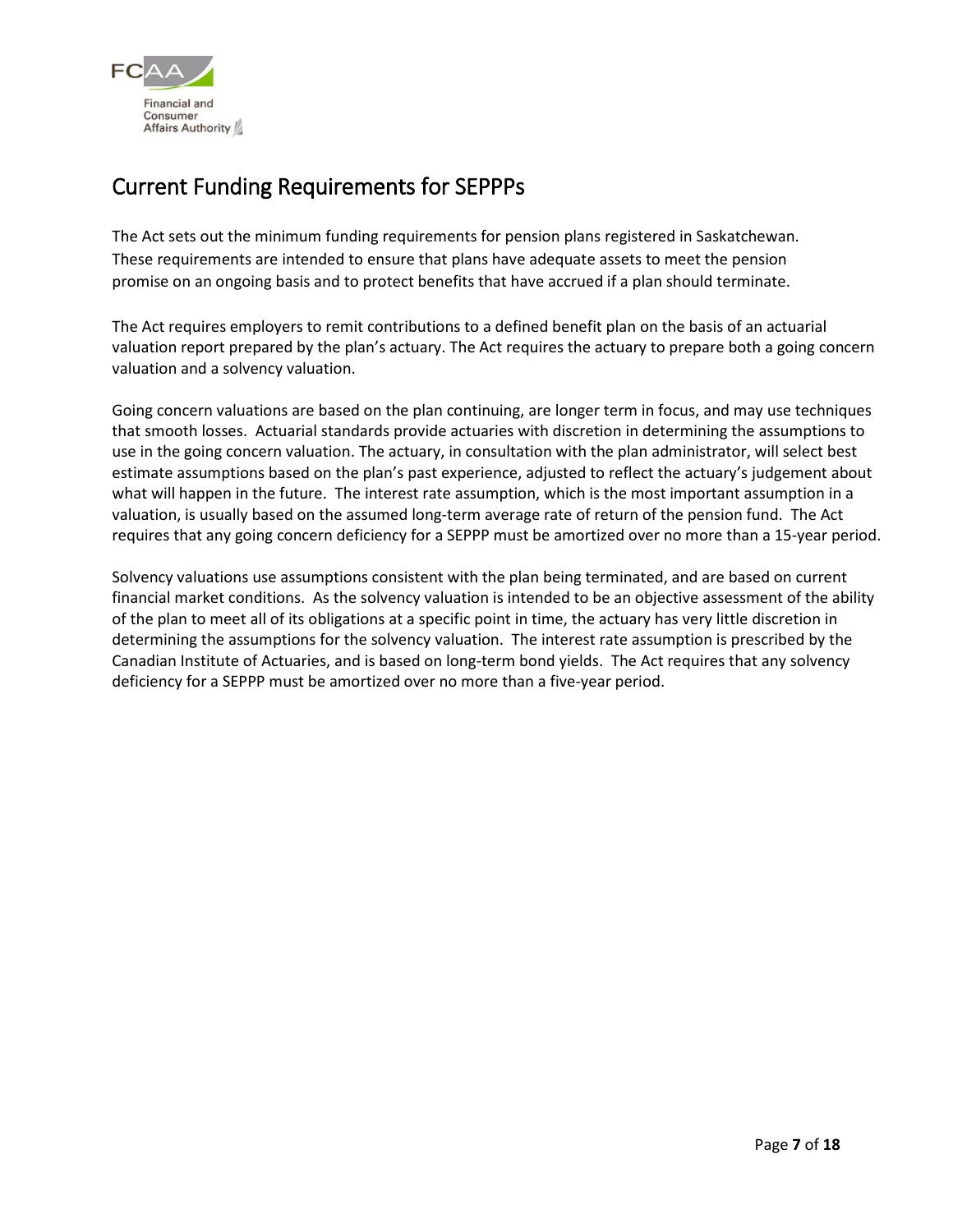

### <span id="page-7-0"></span>Pros of Solvency Funding

Solvency funding rules are intended to provide a high degree of financial security for members who participate in a defined benefit pension plan, and for former members who will receive or are receiving a pension from a plan. While solvency funding does not guarantee that a plan will be fully funded if the employer chooses to terminate the plan or becomes insolvent, it does ensure that more money is contributed to the fund while a plan is in a solvency deficit than if solvency funding were not required. The impact on plan members, including retired members, could be significant if a plan in an underfunded position is to terminate.

If an employer chooses to terminate a pension plan while it is not fully funded on a solvency basis, the Act does require that certain amounts be contributed to the plan, but this will not necessarily result in accrued benefits being fully funded.<sup>[3](#page-7-1)</sup> This makes solvency funding of particular importance, and this paper will propose specific rules which will mitigate the risk of this outcome. In other Canadian jurisdictions, an employer who chooses to terminate their pension plan must fully fund the benefits. Note, however, that even if the Act were to require full funding of benefits on plan termination, this full funding may not occur if there is an employer bankruptcy.

<span id="page-7-1"></span><sup>&</sup>lt;sup>3</sup> Although the rules in the Act do not necessarily result in benefits being fully funded, the terms of the plan may require full funding of benefits on plan termination.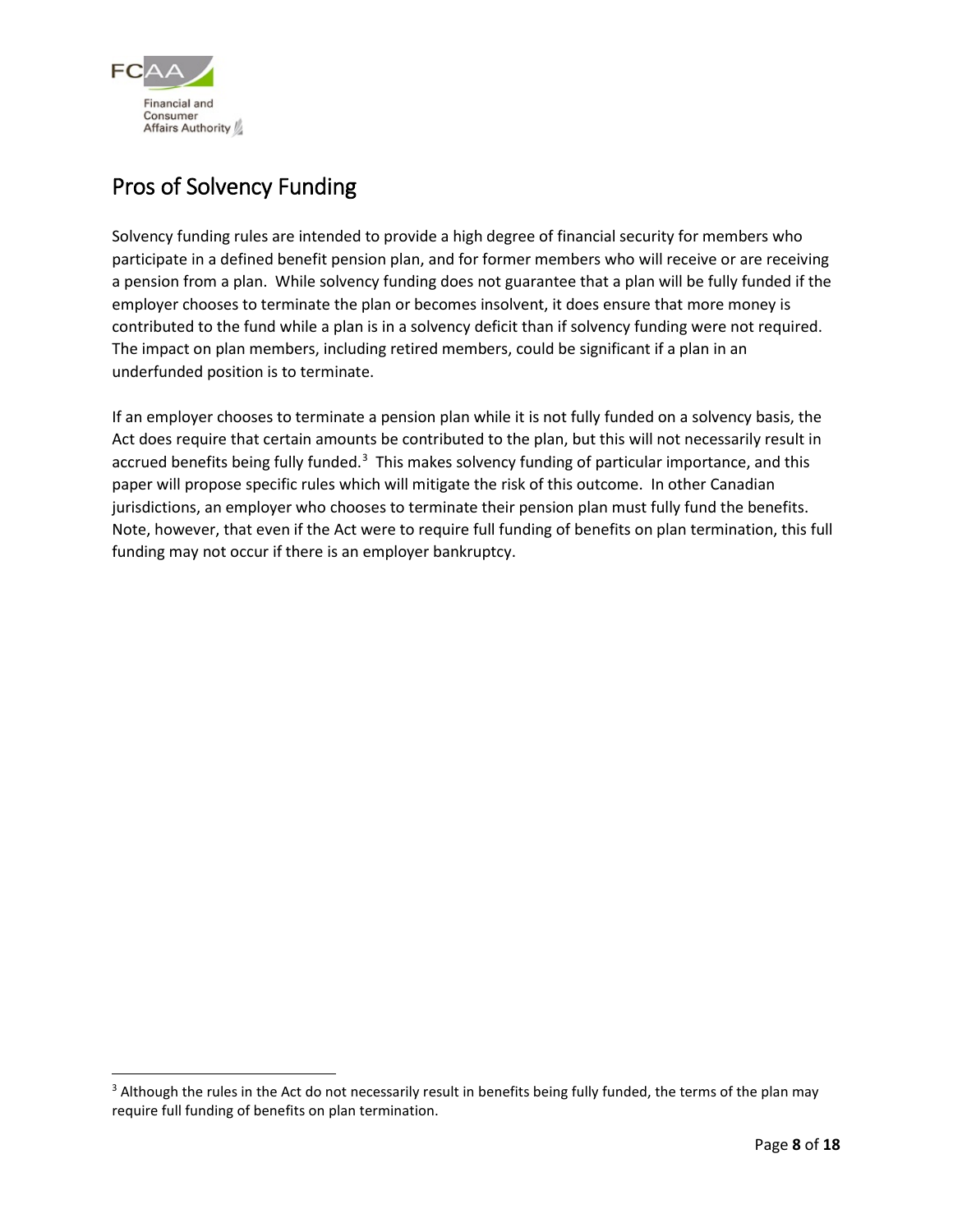

### <span id="page-8-0"></span>Cons of Solvency Funding

### <span id="page-8-1"></span>Contribution Volatility

Solvency funding can result in volatile contribution requirements because solvency valuations are based on long-term interest rates that change independent of equity returns. Unpredictable contribution amounts make it difficult for employers to prepare their budgets, which is a disincentive from them maintaining defined benefit plans. Employees would also be affected by the volatile nature of solvency funding, if the terms of their plan require plan members to contribute to funding a solvency deficit.

### <span id="page-8-2"></span>Procyclical Contribution Requirements

An environment of low interest rates and poor investment returns will typically result in higher solvency deficiencies. During that environment, businesses are more likely to suffer from depressed economic activity and have reduced cash flow.

### <span id="page-8-3"></span>High Cost of Benefit Security

Solvency funding is based on the premise that a pension plan will terminate at the date of an actuarial valuation report, which is required at least every three years. However, defined benefit plans are established for the long-term and typically have lifespans of several decades. Employers question why plans must be funded as if the plan will be terminating, as large pension contributions divert capital that could otherwise be used for business operations.

### <span id="page-8-4"></span>Surplus Issues

Large amounts of solvency funding can lead to surpluses in later years when the economic environment changes. This could motivate employers to terminate their plan or make no more than the minimum required contributions.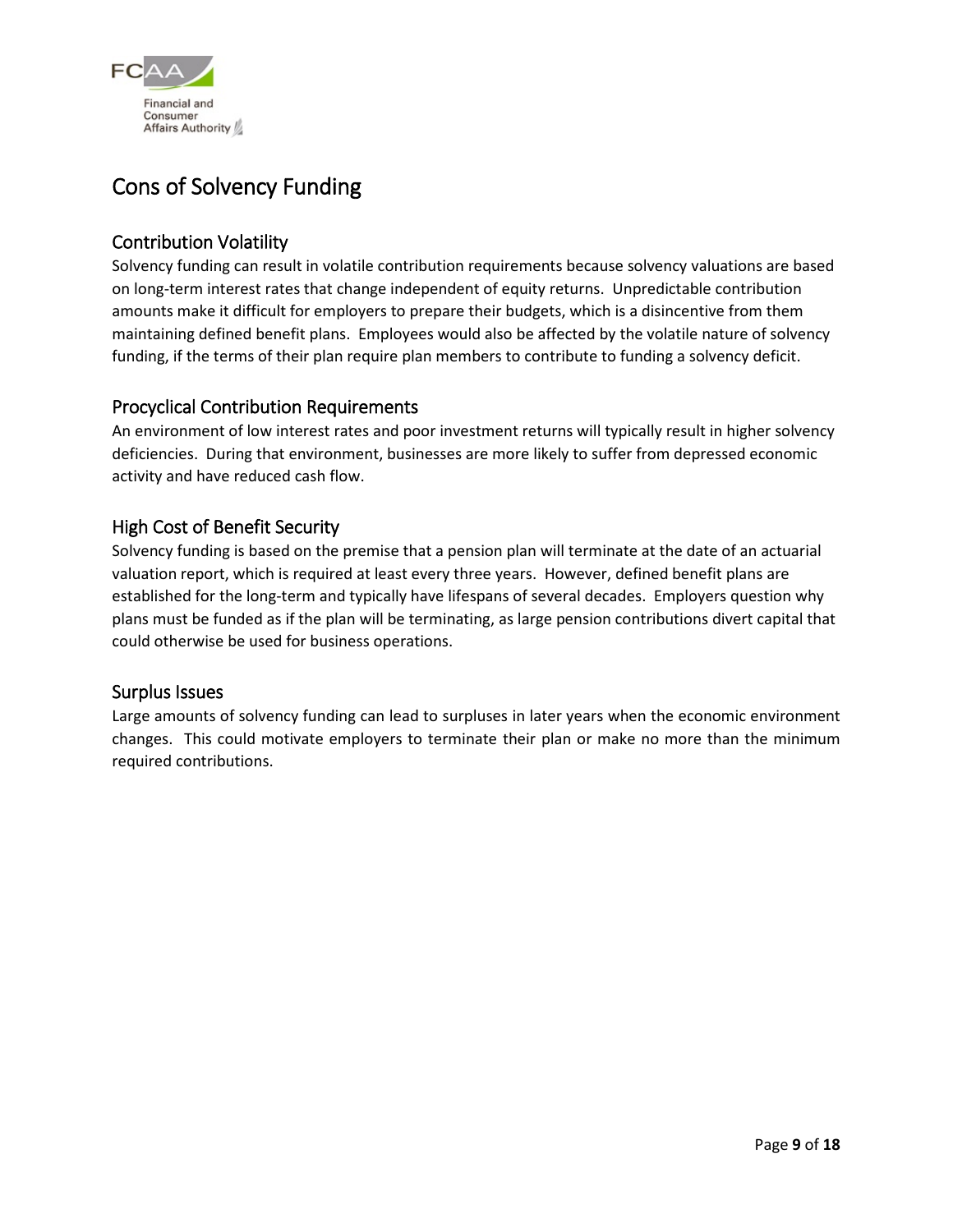

### <span id="page-9-0"></span>Objectives of the Review

### <span id="page-9-1"></span>Adequate Benefit Security

The funding requirements of the Act exist so that people who have accrued benefits while working have a level of benefit security. A benefit is fully secure if the pension fund has sufficient assets to ensure that benefits will be paid, both on an ongoing basis and if the plan should terminate.

### <span id="page-9-2"></span>Plans That Are Affordable and Sustainable

A pension plan is sustainable if, over the long term, it has enough assets to meet its benefit obligations as they come due. A funding framework should be designed to make contributions affordable. If contributions are affordable, there is a greater likelihood that an employer will maintain the plan over the long term.

### <span id="page-9-3"></span>Stable Contribution Rates

Any changes that are made to the funding rules should decrease contribution volatility.

### <span id="page-9-4"></span>Balanced Stakeholder Interests

Stakeholders have competing interests: Employers are interested in reducing the cost of the plan, plan members and unions are concerned with the plan's ability to provide the promised benefits, and retirees and deferred members are focused on having a financially strong and viable plan which will provide pensions that maintain their purchasing power. Any changes to the funding framework must provide an appropriate balance between these competing interests.

### <span id="page-9-5"></span>Transparent Rules

Plan sponsors should be able to understand their obligations, and plan beneficiaries should be able to understand the financial state of their pension plan.

### <span id="page-9-6"></span>Pension Coverage

Workplace pension plans are an important source of retirement income, and they contribute to the economic and social well-being of Saskatchewan. Furthermore, defined benefit plans typically provide a higher degree of retirement security than do other types of pension plans. The options presented in the paper recognize that maintaining pension coverage through voluntary plans requires consideration of the competing objectives of benefit security and plan affordability.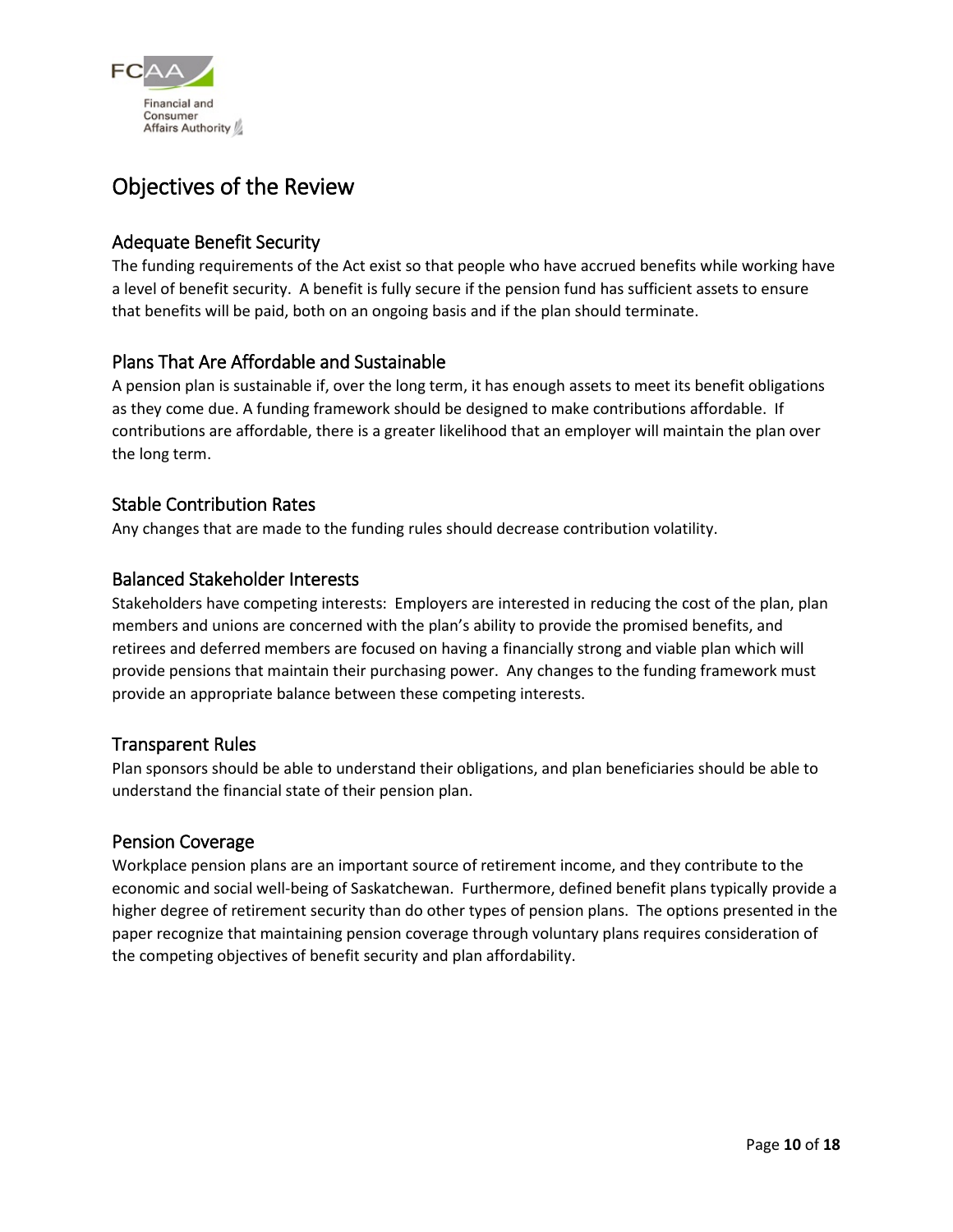

### <span id="page-10-0"></span>Options for Reform

There are different ways to approach changing the solvency funding rules. In this section, two main approaches to changing the solvency funding requirements are identified: (1) change the way in which solvency deficiencies are funded; or (2) eliminate solvency funding, or require partial solvency funding, and enhance going concern funding. Following these two main approaches, we will propose some additional changes which could be made regardless of which of the two main approaches are implemented.

### <span id="page-10-1"></span>Two Main Approaches

### <span id="page-10-2"></span>1. Change the Way in Which Solvency Deficiencies Are Funded

Under this approach, the method of funding solvency deficiencies would change, while the current rules for funding a going concern deficit would remain the same. Going concern deficiencies must currently be funded over 15 years, and a new amortization schedule must be established for each deficiency. The following are options, which are not mutually exclusive, to change the method of funding solvency deficiencies.

### i. Lengthen the Amortization Period for Funding Solvency Deficiencies

The Act currently requires that solvency deficiencies be amortized over five years. This period of time could be lengthened to a longer period. Lengthening the amortization period would decrease the solvency payments and reduce contribution volatility.

### ii. Re-Amortization of Solvency Deficiencies

Currently the Act requires that, if a solvency deficiency is established in a filed actuarial valuation report, a five-year schedule of payments is established to amortize that deficiency. If a subsequently filed actuarial valuation report reveals a solvency deficiency, then another fiveyear schedule is established. The rules could be changed so that, rather than having different schedules of solvency payments, the solvency deficiencies are consolidated and re-amortized at each valuation. This change could decrease the solvency payments and reduce contribution volatility.

### iii. Solvency Reserve Accounts (SRA)

All contributions to a defined benefit plan, including solvency payments, are held in the same fund. Solvency funding protects against the short-term risk of an underfunded plan winding up, usually because an employer becomes insolvent. A SRA would address employers' concerns over large surpluses, referred to as "trapped capital", which can result from high solvency contribution requirements. SRA's would balance stakeholder interests by addressing employers'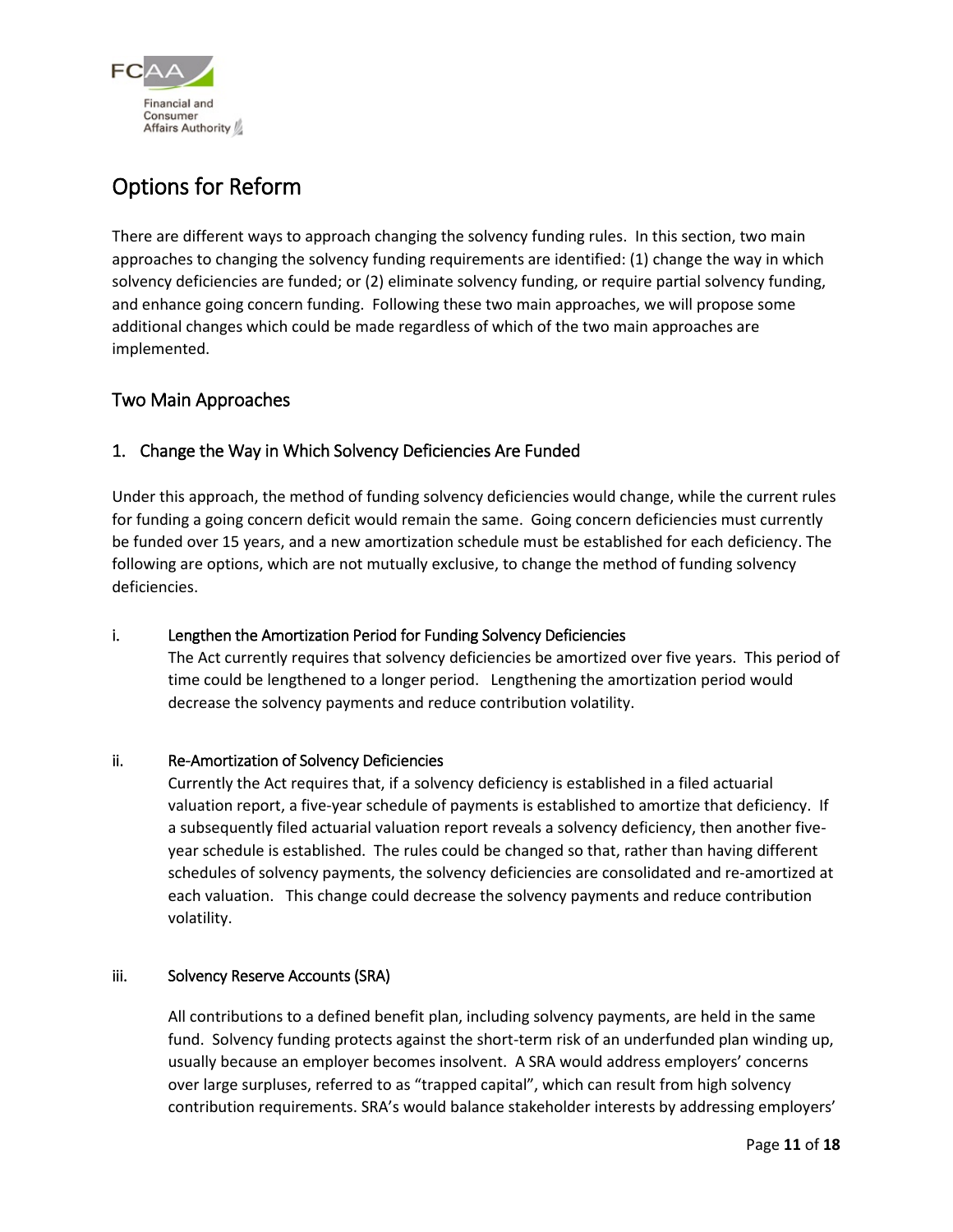

concerns while maintaining the benefit security provided by solvency funding. A SRA would be a separate account within a pension fund which is established to hold payments made in respect of solvency deficiencies. It would not be mandatory for a plan to have a SRA. The rules could be structured such that, if solvency payments made into that account are no longer needed because of favourable plan experience, the sponsor could withdraw some of the payments. However, before withdrawals could be made, a sufficient level of solvency surplus would be needed to mitigate the effect of future experience losses. Alternatively, the rules could be structured such that solvency payments to the SRA can only be withdrawn if the plan terminates in a surplus position. Consent of the Superintendent could be required before a withdrawal is allowed.

#### iv. Letters of Credit (LOC)

A LOC is a promise from a financial institution to pay the pension fund an agreed sum of money towards a solvency deficit in certain circumstances, most notably when there is a deficit on plan wind up. The LOC would be used to cover solvency payments for up to a certain percentage or for the full amount of solvency liabilities. Similar to SRAs, LOCs balance the interests of plan sponsors by addressing the large payment requirements, and of plan beneficiaries by addressing benefit security. LOCs may impact minimum funding requirements on accounting disclosures for those sponsors who prepare financial statements in accordance with international accounting standards.

#### **Discussion Questions – Change the Way in Which Solvency Deficiencies Are Funded**

- 1. If the solution is to modify solvency funding, which of the above options or combination of options do you feel provides the right balance between benefit security and affordability?
- 2. Are there other methods of modifying solvency funding which you feel should be considered?
- 3. If the period of time for funding solvency deficiencies is lengthened, what is the appropriate new time period?
- 4. If SRAs are allowed, under what circumstances should the employer be allowed to withdraw payments that have been made into the account?
- 5. If LOCs are allowed, should the amount be limited to a certain percentage of liabilities?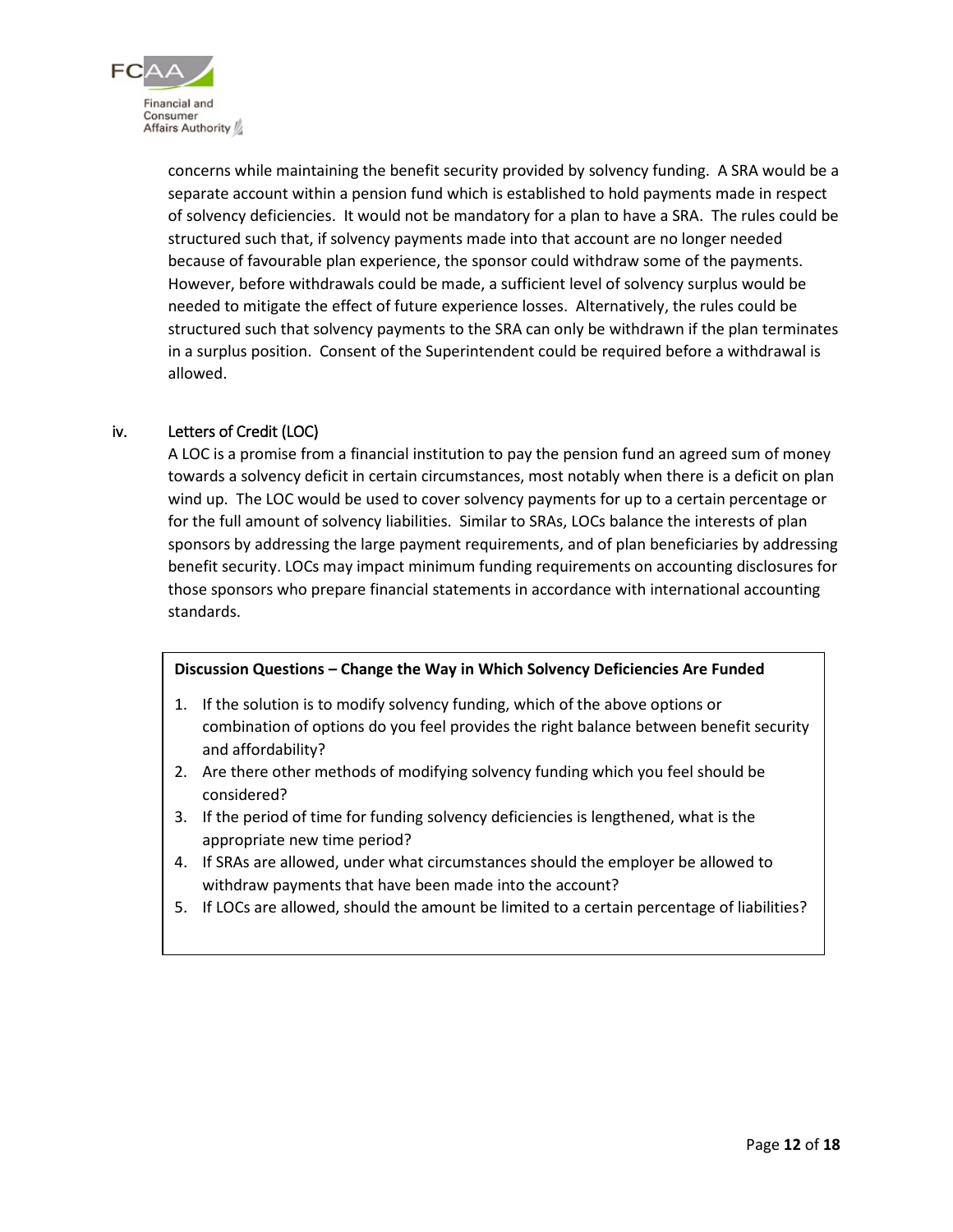

#### <span id="page-12-0"></span>**2. Partial Solvency Funding or No Solvency Funding, with Enhanced Going Concern Funding**

Currently, a solvency deficiency must be fully amortized over five years. Rather than requiring amortization of the full deficit, the rules could be changed so that only the portion of the deficit above a certain threshold needs to be funded. Any solvency payments which are required would be amortized over five years. For example, in some jurisdictions, if a plan is funded at or above 85% on a solvency basis, no solvency deficiency payments are required. Alternatively, solvency funding could be eliminated completely. Partial solvency funding or no solvency funding would decrease the cost of the pension plan in the current economic environment, in some cases significantly so.

Under this approach, solvency funding would be reduced or eliminated but going concern funding would be enhanced. As going concern funding does not represent the true cost required to pay the promised benefits to plan beneficiaries at a given time, it is important to enhance going concern funding if solvency funding is reduced or eliminated. The solvency deficiency would continue to be determined, as it provides information about benefit security, and could continue to be used in determining how much to hold back from commuted value payments when plan members terminate membership and transfer their money out of the plan.

If a solvency deficit does not have to be fully funded, or does not have to be funded at all, then going concern funding could be enhanced by the addition of a PfAD. A PfAD is not a replacement for or equivalent to solvency funding, but does help to reduce the risk of a plan being underfunded upon wind up.

A PfAD is a buffer, in excess of a plan's going concern liabilities, which is added to a going concern valuation. A PfAD would be expressed as a percentage of a plan's going concern liabilities, and could also be required on current service cost payments. A minimum level of PfAD could be required in every SEPPP. A PfAD can increase benefit security by increasing the assets accumulated in a pension plan, thereby mitigating the risk of benefit reductions on plan wind up. PfADs can also protect against the risk of experience losses and benefit improvements.

The PfAD could be calculated on both the going concern liabilities and on the current service cost. There could be a threshold above which a PfAD on the current service cost is not required to be funded. For example, if a plan is more than 105% funded with a PfAD on a going concern basis, contributions to PfAD on the current service cost would not be required; rather, that PfAD would be funded from surplus. The level of funded PfAD could have a bearing on whether the plan can take certain actions, such as benefit improvements.

There are different types of risk which could be addressed through a PfAD: risk to the funded position of the plan (due to level of variable income securities in asset mix, changes in interest rates, or aggressive discount rates), or risk of contribution volatility.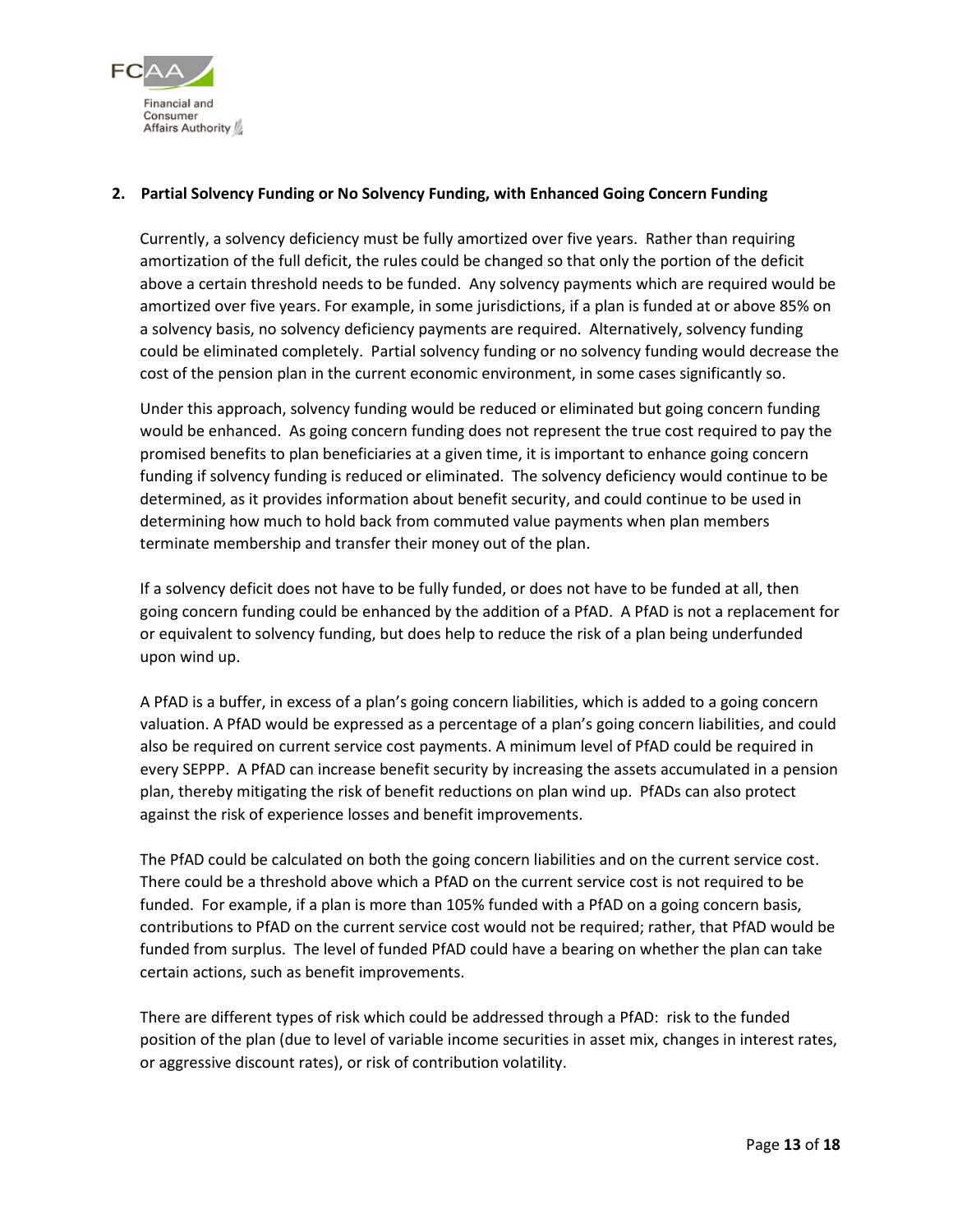

There are different methods of designing PfAD requirements to address those risks. For example, one or a combination of the following methods could be used:

- 1. The PfAD could be tied to the plan's asset mix.
- 2. The plan's discount rate assumption could be compared to a benchmark.
- 3. The PfAD could be based on the plan's asset/liability mismatch.
- 4. The level of PfAD could be tied to the long-term bond rate.

It is noted that there is a wide range of PfAD models which have been introduced in other Canadian jurisdictions. FCAA is interested in receiving feedback on the main risk(s) which should be mitigated by a PfAD, and a practical model which would best address that risk.

Another way to enhance benefit security if solvency funding is reduced or eliminated is to require that going concern deficiencies be amortized over a shorter period of time. Currently, going concern deficiencies must be funded over no more than 15 years.

#### **Discussion Questions – Partial Solvency Funding or No Solvency Funding**

- 1. If the current solvency funding threshold of 100% is reduced to require only partial solvency funding, is a threshold of 85% appropriate?
- 2. What is the main risk(s) that a PfAD should mitigate?
- 3. What do you feel is the best method of determining the level of PfAD?
- 4. Should the method of determining PfAD be different if there is no solvency funding required than if there is a certain level of solvency funding required?
- <span id="page-13-0"></span>5. Should the PfAD have to be funded on current service contributions, even if the plan is in a going concern surplus?
- 6. If the period of time for amortizing going concern deficiencies is shortened, what is the appropriate period?
- 7. Are there other methods of enhancing going concern funding which should be considered?
- 8. Are there any other features to the funding rules which should be considered, such as consolidation of unfunded liabilities?
- **9.** Are there any options from the previous section (**Change the Way in Which Solvency Deficiencies Are Funded**) which should be incorporated if only partial solvency funding is required, or if it is eliminated completely? In particular, would solvency reserve accounts and letters of credit be useful mechanisms if a solvency deficiency has to be funded only to a certain level?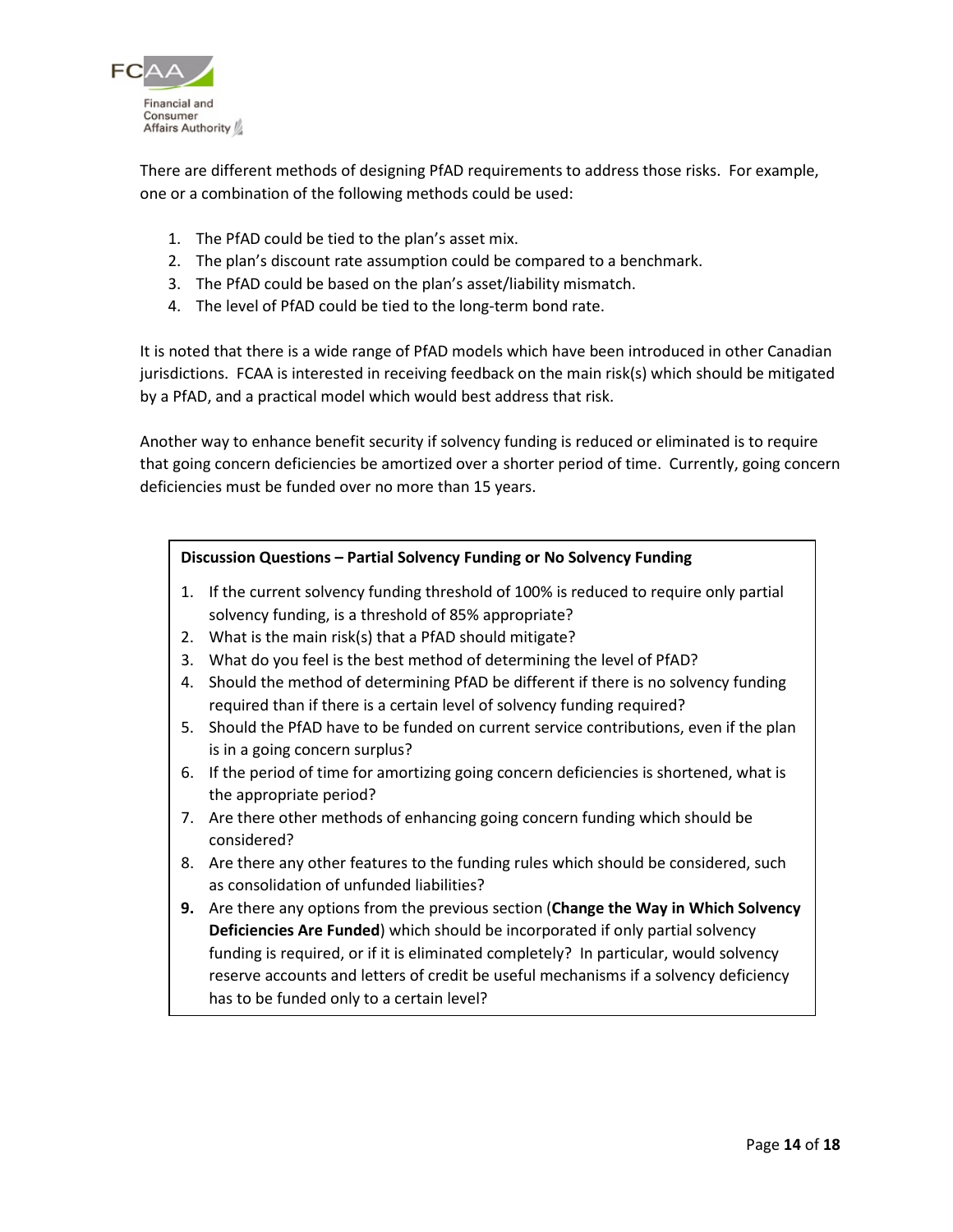

### Additional Change Applicable to SEPPPs

### <span id="page-14-0"></span>Full funding on plan termination

For plans registered in Saskatchewan, there is a higher risk (as compared to plans registered in other jurisdictions) that plan beneficiaries will not receive the full value of their pension if the plan sponsor chooses to terminate their pension plan. This is because, although the Act does require that certain amounts be contributed to a plan upon plan termination, those contributions will not necessarily be enough to result in accrued benefits being fully funded.<sup>[4](#page-14-1)</sup> In other jurisdictions, for plans that are similar in nature to our SEPPPs, legislation requires that contributions have to be made to plans to ensure that beneficiaries receive the full value of their accrued benefits when a plan is terminated.

Solvency funding is usually seen as the best way to bring a high level of certainty to plan members that there will be enough money in the plan to fully cover benefits when a plan is terminated. However, solvency funding is not a perfect solution because the true cost of the benefits provided by a pension plan can only be determined when a plan is terminated.

Although solvency funding may be the best way to achieve benefit security, it does come with a high cost. This consultation is intended to seek feedback on methods of reducing cost, while achieving the right balance of stakeholder interests.

With the removal or reduction of solvency funding, less money will generally be contributed to plans over the lifespan of the pension plan. This is not always the case, as there will be periods of time when plans will not have a solvency deficiency. To counteract the risk that is placed on the financial position of plans with an easing of the solvency funding requirements, this paper earlier discussed PfAD requirements and other means of adding benefit security.

There is another means of adding benefit security which we would like to hear from you about. Given the heightened risk in Saskatchewan of benefit reductions upon plan termination, we are interested in hearing from you about structuring changes to the funding framework so that solvency funding relief would be by election. If a plan administrator elects to fund under the new framework, they would then have to fully fund all accrued benefits if the plan is terminated. This would be similar to a prior amendment to the Regulations. In 2009, the Regulations were amended to allow plan administrators to elect temporary relief from making solvency deficiency payments. A condition was added such that, if temporary relief was elected and the plan was terminated during the relief period, then any deficiency identified in the termination report would have to be funded either in one lump sum or over a period not exceeding five years. If a plan is wound up as a result of employer insolvency, then the rules of the *Bankruptcy and Insolvency Act* would apply.

<span id="page-14-1"></span><sup>&</sup>lt;sup>4</sup> Although the rules in the Act do not necessarily result in benefits being fully funded, the terms of the plan may require full funding of benefits on plan termination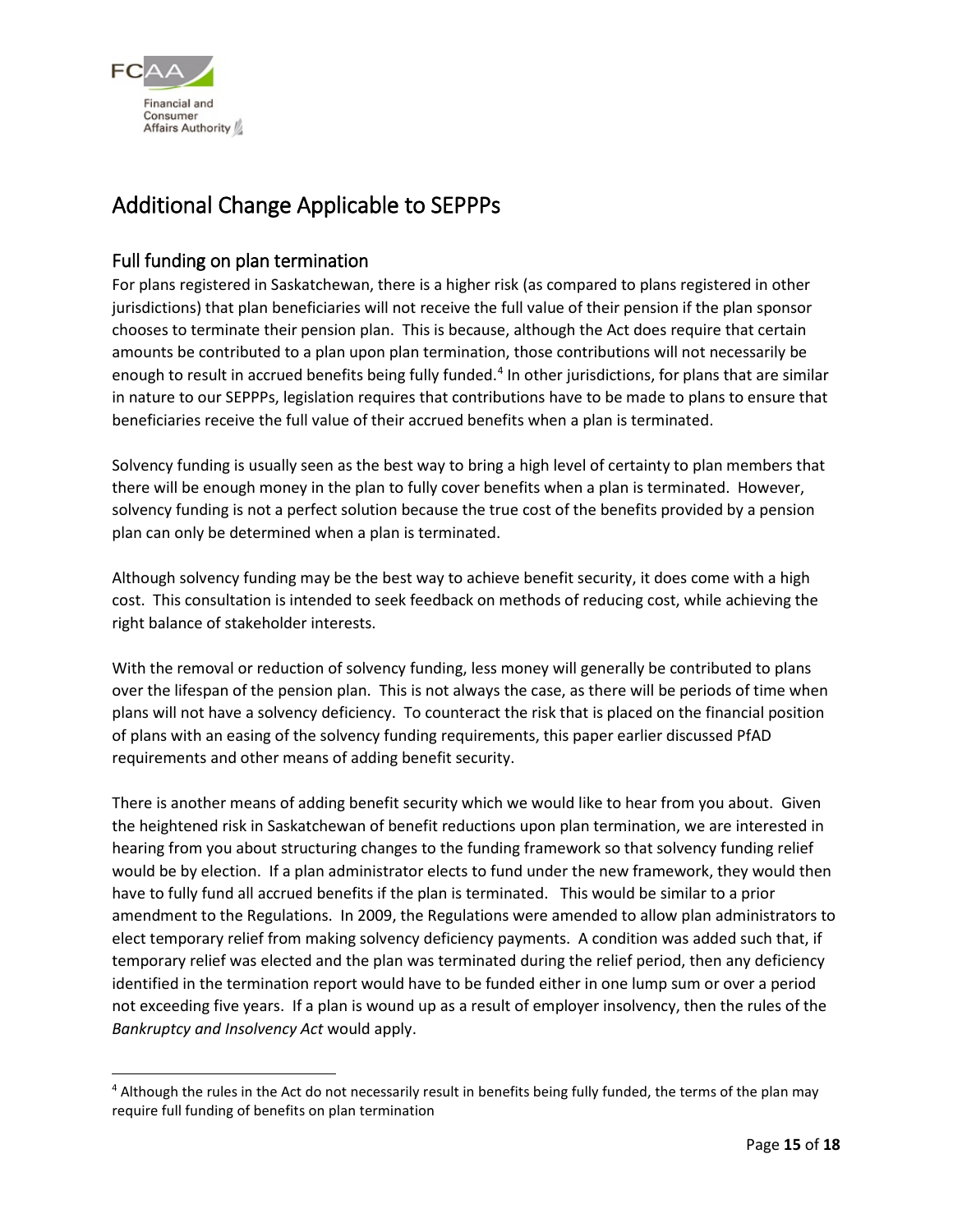

The full funding condition could be a requirement only if the new funding regime involves an elimination of solvency funding, or a rule that a plan has to be funded only to a certain level. If the new funding regime consists only of more conservative relief such as re-amortization of solvency deficiencies, then the change may not be enough to warrant a full funding requirement.

#### **Discussion Questions – Full Funding on Plan Termination**

- 1. Assuming the solvency funding framework is changed, are there any types of SEPPPs for which an employer should not have to fully fund a deficit if the plan is voluntarily terminated? For example, if members are required to contribute towards a solvency deficit, the framework could be structured so that only a portion of the deficit has to be funded by the employer if the plan is wound up.
- 2. Are there any options presented in "Two Main Approaches" which should not require the full funding condition, if the Regulations are amended to include only that option? For example, if the only change made to the Act or Regulations is to allow a longer period of time for amortizing a solvency deficiency, should full funding on plan termination still be a condition for electing the option?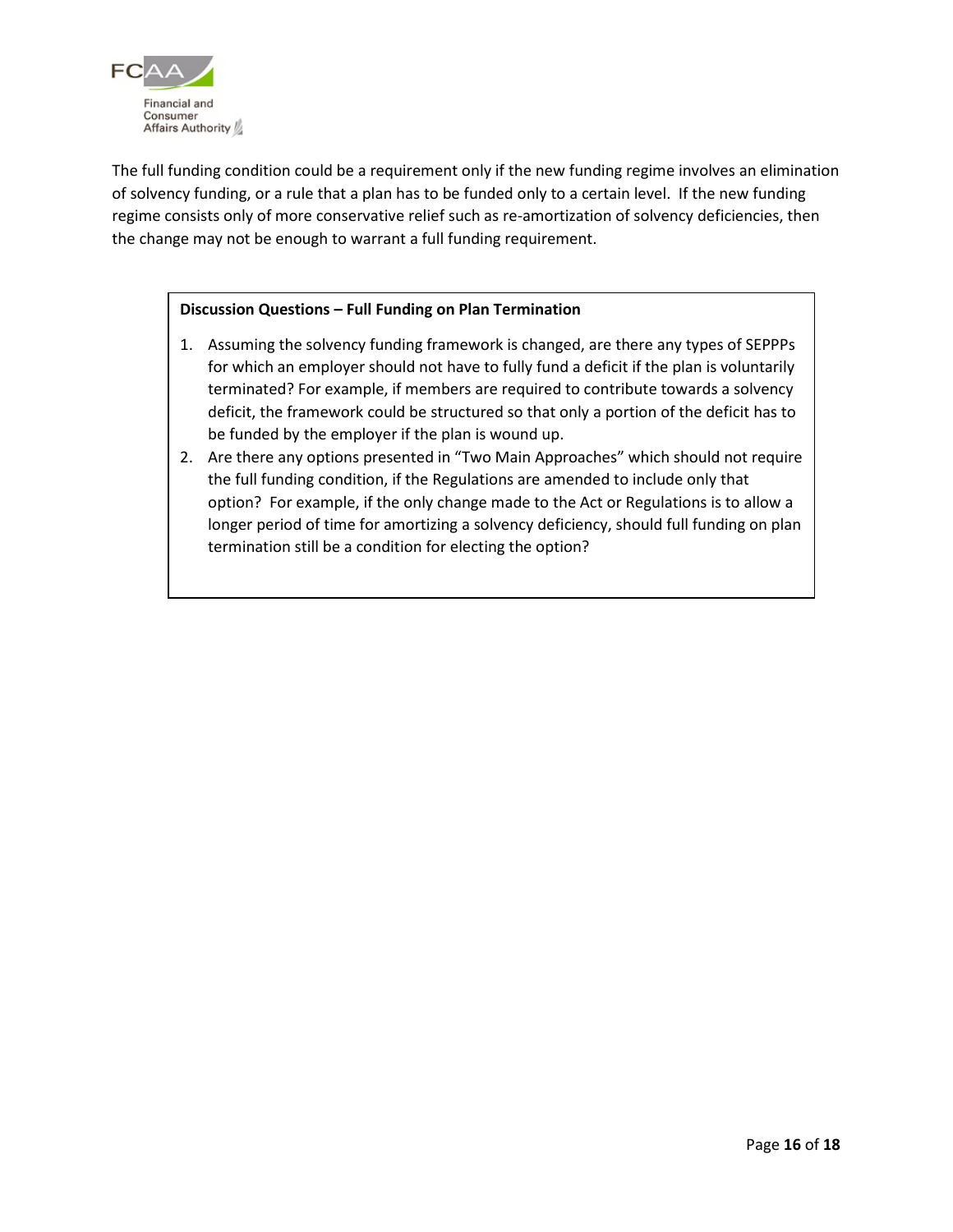

### <span id="page-16-0"></span>Additional Changes Applicable to All Defined Benefit Plans

### <span id="page-16-1"></span>1. Restrictions on Contribution Holidays

Currently contribution holidays are allowed if a plan has surplus assets, as long as three conditions are met: (1) the plan permits the use of surplus assets; (2) the employer's intention to take a contribution holiday is disclosed to members and former members in a prescribed manner; and (3) the Superintendent has approved it. To determine if a plan can take a contribution holiday, surplus assets must be considered on both a going concern and a solvency basis. A contribution holiday cannot take either the going concern funded ratio or the solvency ratio below 100%.

Any solvency funding relief warrants a review of the rules respecting contribution holidays. In addition to the existing conditions, the following conditions, which are not mutually exclusive, should be considered:

- A plan would have to be funded above 100% (for example, 105%) on a solvency basis before a contribution holiday could be taken.
- A plan would have to be funded above 100% (for example, 105%) on a going concern basis before a contribution holiday could be taken.
- A margin above the required PfAD could be required before a contribution holiday could be taken.

#### **Discussion Questions – Restrictions on Contribution Holidays**

- 1. Should contribution holidays be restricted further than they are currently? If so, which method best protects member benefits?
- 2. If a plan is required to be funded at a higher level than 100% on a solvency basis and/or a going concern basis before taking a contribution holiday, what is the appropriate level?
- 3. Should the ability to take a contribution holiday be determined on an annual basis, whereby a cost certificate would have to be filed each year to determine whether the plan remains in a surplus position?

### <span id="page-16-2"></span>2. Annuity Discharge

A statutory discharge of liability could be provided for plans that purchase annuities from an insurance company to buy out pension obligations. A number of conditions could be required, including:

- Benefits provided under the annuity must be equivalent to those provided under the plan.
- If the plan is wound up within a certain number of years after a buyout, any former member's entitlement to surplus will remain for those who were affected by the buyout.
- The buyout cannot adversely impact the funded position of the plan.